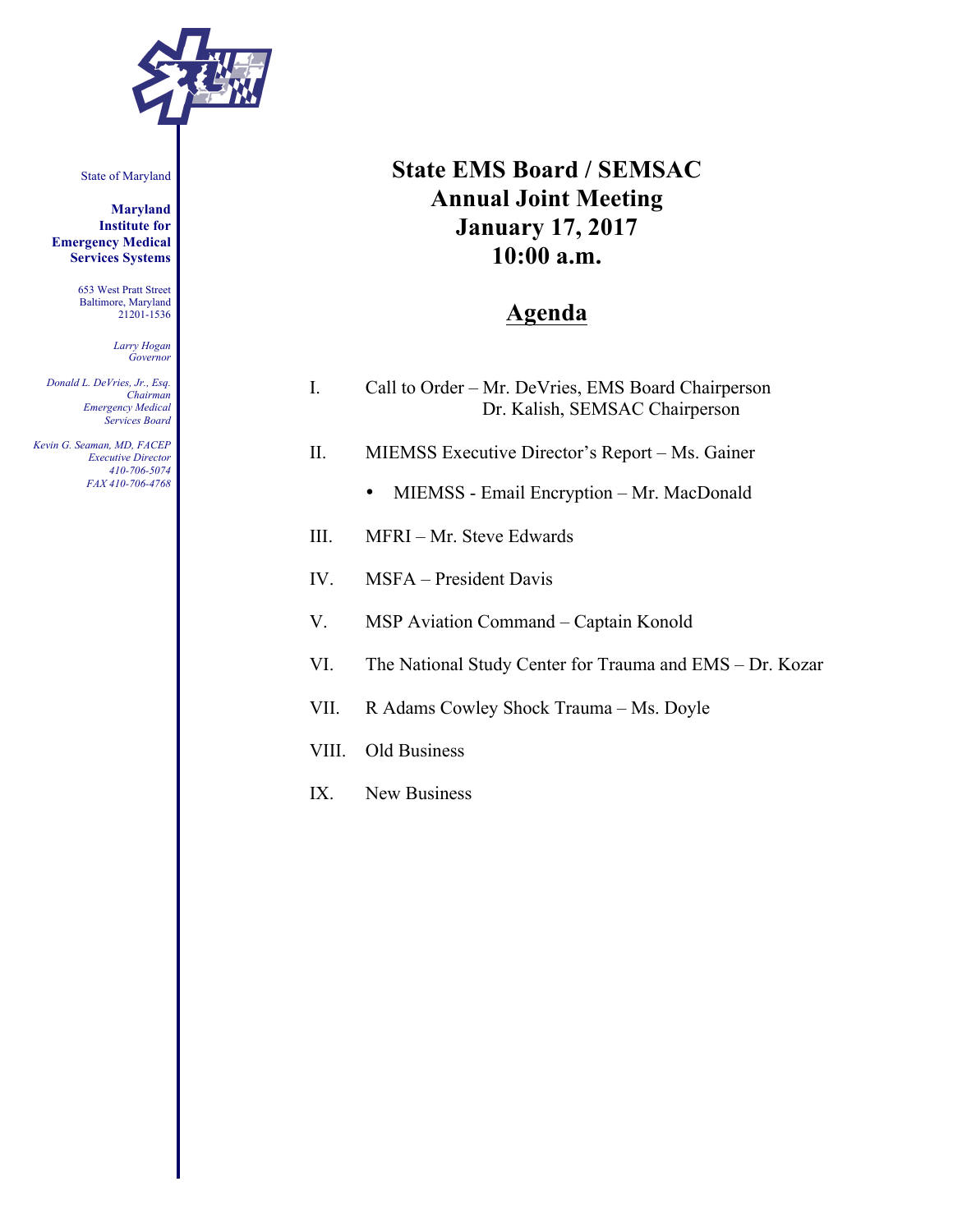

#### **State Emergency Medical Service Board / SEMSAC Joint Meeting January 17, 2017**

#### **Minutes**

State of Maryland

**Maryland Institute for Emergency Medical Services Systems**

> 653 West Pratt Street Baltimore, Maryland 21201-1536

> > *Larry Hogan Governor*

*Donald L. DeVries, Jr., Esq. Chairman Emergency Medical Services Board*

> *410-706-5074 FAX: 410-706-4768*

**Board Members Present:** Donald L. DeVries, Jr., Esq. Chairman; Fred Cross Kyrle Preis; Dany Westerband, M.D; Sherry Adams; David Hexter, MD; Jim Scheulen; MD; Mary Alice Vanhoy

**Board Members Absent:** Vic Broccolino, Vice-Chairman; Dean E. Albert Reece; Sally Showalter;

**SEMSAC Members Present:** Karen Doyle; Jack Markey; Eric Smothers; Steve Edwards; Jeffrey Fillmore, MD; Wade Gaasch, MD; Kathleen Grote; Scott Haas; Murray Kalish, MD; Wayne Dyott; Melissa Meyers; Tom Gianni; Rosemary Kozar, MD; Wayne Tiemersma; Roger Simonds; Lisa Tenney; Tim Chizmar, MD; Michael DeRuggiero;

**SEMSAC Members Absent:** Jonathan Lerner; James Fowler; James Scheulen; Jennifer Anders, MD; Linda Dousa

#### **Others Present:**

**MIEMSS**: Dr. Alcorta (phone); Ms. Gainer; Mr. Schaefer; Ms. Goff; Mr. Brown; Mr. Hurlock; Ms. Oliveira; Ms. Mays; Ms. Abramson; Ms. Myers; Ms. Aycock; Dr. Floccare; Mr. Darchicourt; Mr. Cantera; Dr. Thompson; Mr. Donohue

**MSPAC:** Captain Konold; Lt. McMinn

**MSFA:** PP Johnie Roth; President Mike Davis; 2<sup>nd</sup> VP Rick Blair

**OAG:** Mr. Magee; Ms. Sette

Mr. DeVries welcomed everyone and said that the Joint meeting of the EMS Board and SEMSAC reflects the depth and breadth of the Maryland EMS system and highlights the broad and varied functions of the statewide system. He said all the participants in the statewide system are critical for preserving and upholding Maryland as the best EMS system in the country.

### **SEMSAC Report**

Dr. Kalish said that the SEMSAC MIH Workgroup continues to work on recommendations. He said that SEMSAC members looked forward to participating in the interview process for the new MIEMSS Executive Director.

### **MIEMSS**

A copy of the presentation was distributed.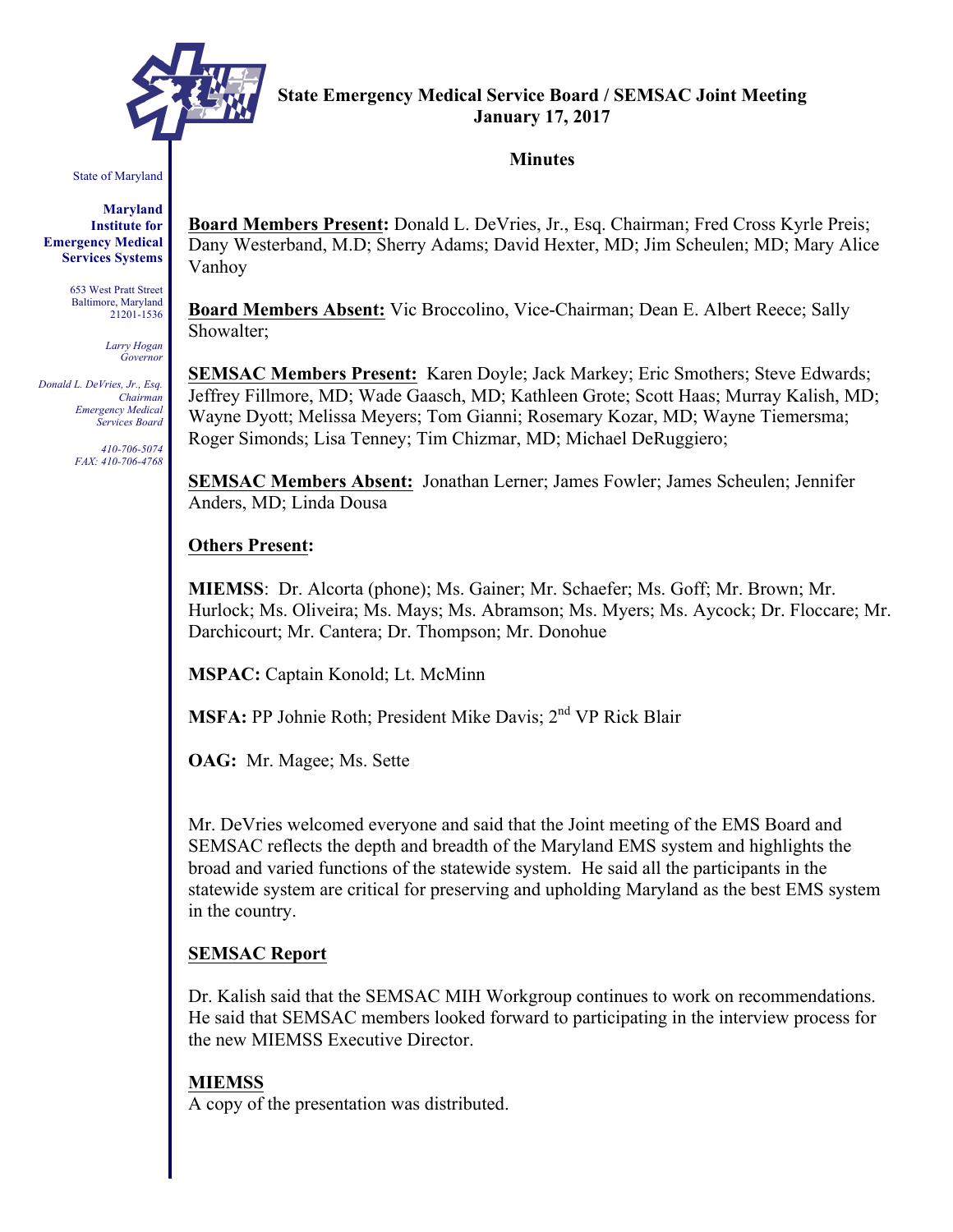Ms. Gainer highlighted the 2016 major agency efforts, the current legislative issues and agency program focus for 2017.

The 2016 agency efforts included National Registry (NR) testing for BLS providers. She said that the EMS Board had convened a Committee on National Registry Testing to ensure that individuals seeking Basic Life Support level EMS certification in Maryland are well-prepared and able to pass the national testing that leads to Maryland certification. She said that the Committee was comprised of Board members, EMS providers, educators and stakeholders and, over the past 18 months, have examined ways to improve testing and pass rates for Maryland students. Eighteen (18) months later, Maryland's BLS test pass rate average is well above the national pass rate average, a direct result of this hard work and initiative.

Ms. Gainer also said that significant efforts had been directed toward the Statewide Communications System upgrade. She said that Licensing and Certification had continued its efforts to transition to an electronic system purchased from ImageTrend. She also noted the many designations completed by the MIEMSS Hospital Program, as well as, research and data initiatives, the re-organization of MIEMSS' Interagency Planning, Emergency Operations and Regional Program departments and increased focus on cyber security.

Regarding legislative issues, Ms. Gainer said there were no MIEMSS departmental Bills for 2017. MEMSOF budget hearings are scheduled for February 27 & 28, 2017.

MIEMSS program focus areas for 2017 include the Statewide Communications upgrade, an EMR to EMT Bridge, heroin & opioid overdose initiatives, freestanding medical facilities, mobile integrated healthcare, emergency department overcrowding, completion of revisions to the Trauma and Burn standards, e-Licensure for Commercial ambulance licensing, updates to the EMS Plan Objectives & MIEMSS Continuity of Operations plans, and the impact to Maryland of possible changes to the Affordable Care Act.

### **MFRI**

A copy of the presentation was distributed.

Mr. Edwards recognized Mr. DeVries for his 100% participation and leadership addressing the National Registry testing issues.

Mr. Edwards highlighted MFRI's educational efforts in 2016 including the number of courses for Fire and EMS, student enrollment, student feedback tools, student pass rates, student and instructor safety policies and the updated Fire Officers Series. He gave an overview of the purchases resulted for the Fire Act Grant award of \$500,000.00.

### **MSFA**

President Davis said that the Maryland State Firemen's Association (MSFA), which represents 30,000 Fire/EMS volunteers with 355 departments, celebrates its 125<sup>th</sup> anniversary in 2017. He added that 62% of Maryland first responders are volunteers with 8% career/volunteer departments.

President Davis said that there are still challenges with the increase training hours and the National Registry test for EMS providers.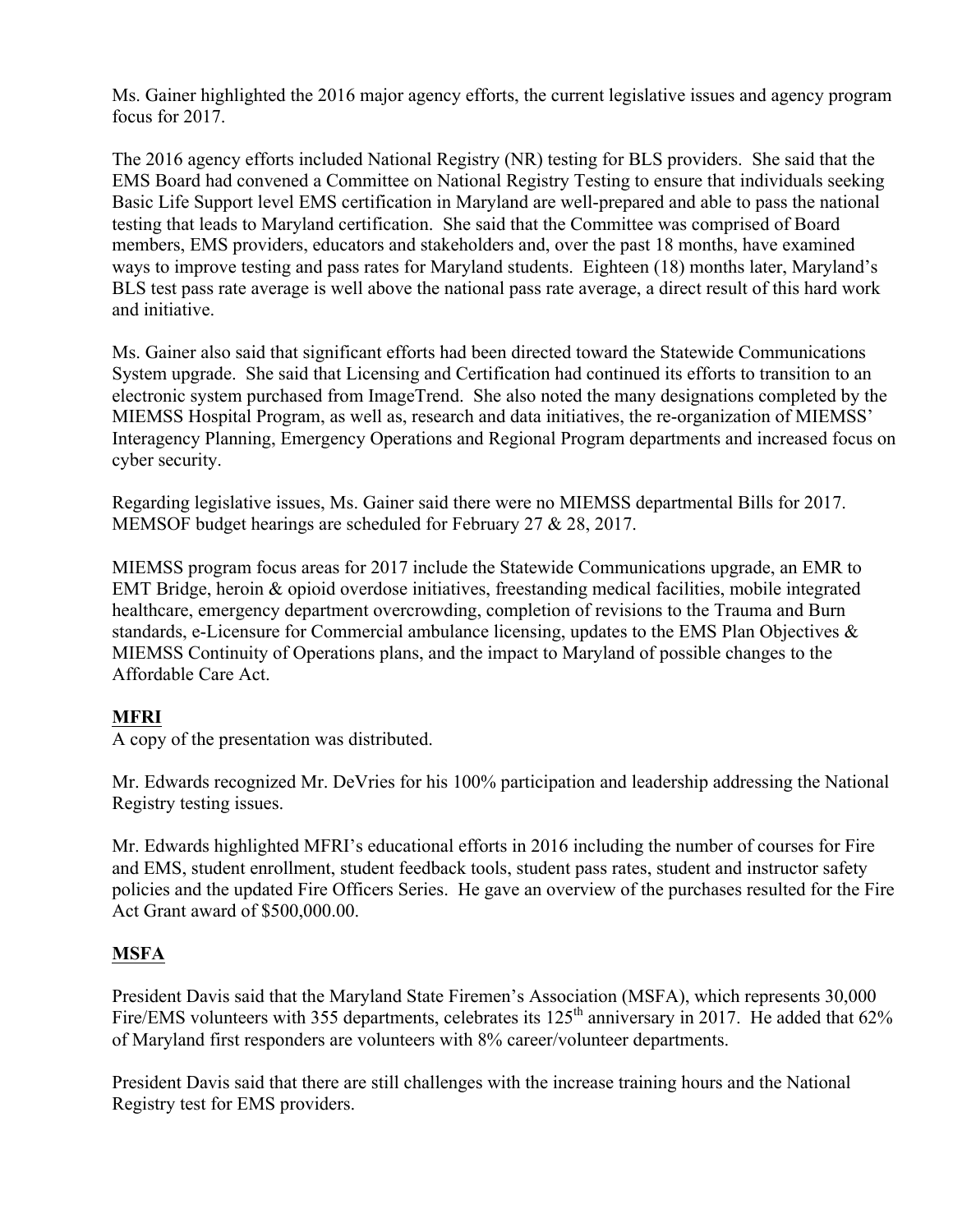The MSFA received monies from the SAFER grant for the development of recruitment and retention courses, firefighter cancer support and firefighter physicals.

The MSFA is current working on upgrading the MSFA website.

The MSFA legislative committee is working on a bill that would permit responders to provide lifesaving treatment for animals during a fire or other event, since animals are not currently covered under the Good Samaritan Act.

Mr. DeVries thanked President Davis and all the volunteers for all they do to protect the citizens of Maryland. He said "...although it has been said before; we cannot do what we do without the volunteers."

#### **MSPAC**

A copy of the presentation was distributed.

Captain Konold highlighted the Maryland State Police Aviation Command's 2016 mission data, EMS Education Programs, current numbers of EMS providers and pilots, personnel recruitment strategies, and ongoing projects and initiatives including the Flight Training Device and Building.

Lt. McMinn showed an aerial rescue mission at Chimney Rock, Thurmont, MD, via video.

Captain Konold said 2017 goals and objectives include meeting or exceeding transport efficiency and improving training including the development of an FAA approved flight training device program.

### **National Study Center (NSC)**

A copy of the NSC report including a list of articles published in 2016 was distributed.

Dr. Kozar gave an overview of the NSC research activities involving motor vehicle-related injuries, alcohol related injuries and training activities. She said that the NSC has recently undergone a few leadership changes with the recent retirement of Pat Dischinger. Dr. Kozar and Dr. Lauerman are the current faculty for the NSC and staff members.

The NSC has conducted some strategic planning efforts and is focused on expanding research in two main arenas: internally with the STC and externally with state partners. Outreach is being conducted throughout the STC with support from Drs. Kozar and Lauerman and Mark Scarboro to provide epidemiological and statistical support to trauma research projects. Concurrently, outreach efforts are being conducted to state agencies with interests in injury research and prevention with support from Tim Kerns and current research partners (MIEMSS, MSP, MHSO, MVA, etc.). This two-pronged approach is meant to expand the visibility and scope of the NSC to build the STAR-ORC into the premier trauma research entity.

### **R Adams Cowley Shock Trauma Center (RACSTC)**

A copy of the presentation was distributed.

Ms. Doyle highlighted the RACSTC's 2016 statistics on patient admissions, occupancy rates, OR volumes and clinic volumes. She summarized the RACSTC Go-Team missions and FY17 EMS Outreach & Education activities.